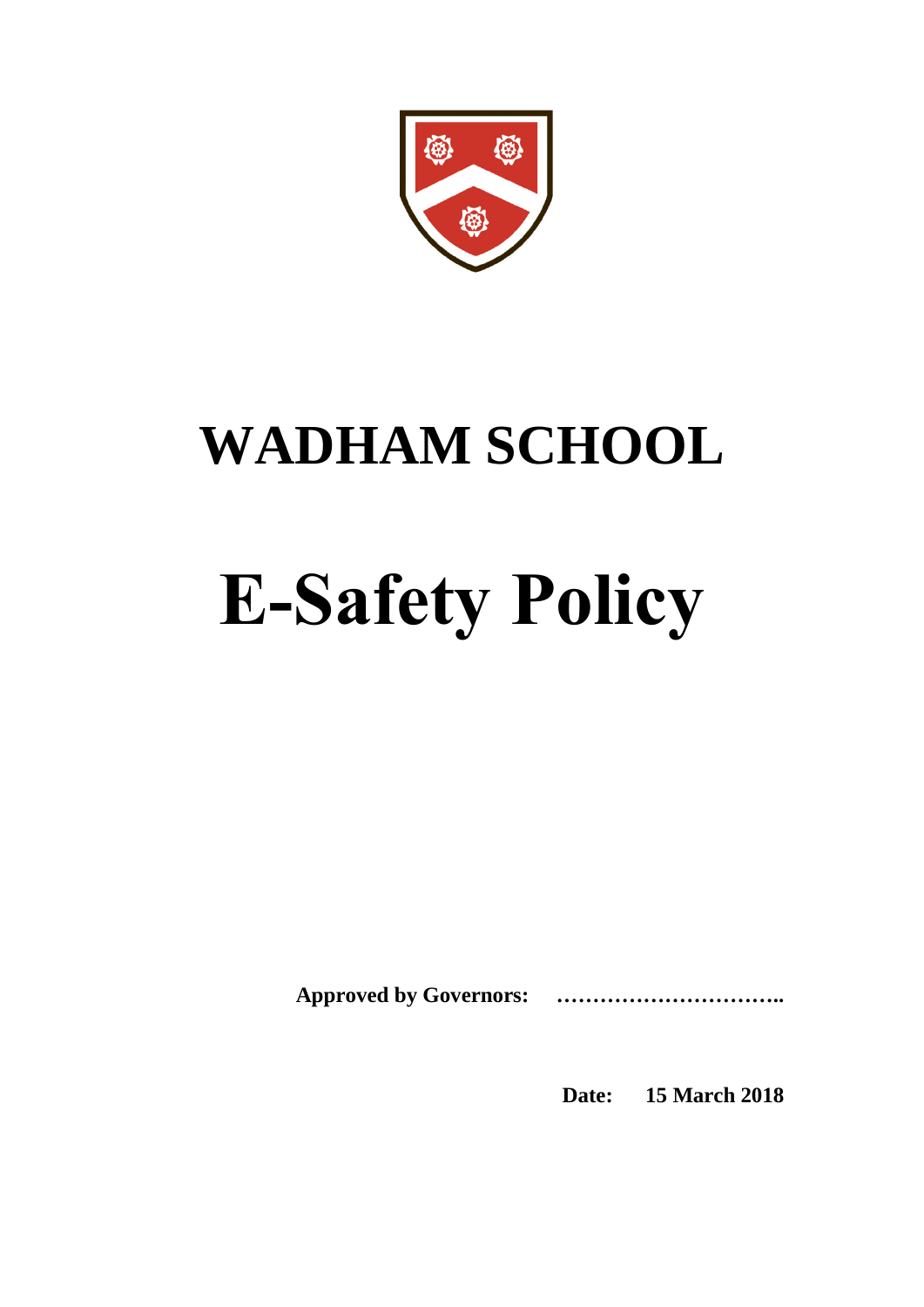# **Background / Rationale**

New technologies have become integral to the lives of children and young people in today's society, both within schools and in their lives outside school.

The internet and other digital and information technologies are powerful tools, which open up new opportunities for everyone. Electronic communication helps teachers and students / pupils learn from each other. These technologies can stimulate discussion, promote creativity and increase awareness of context to promote effective learning. Children and young people should have an entitlement to safe internet access at all times.

The requirement to ensure that children and young people are able to use the internet and related communications technologies appropriately and safely is addressed as part of the wider duty of care to which all who work in schools are bound. A school esafety policy should help to ensure safe and appropriate use. The development and implementation of such a strategy should involve all the stakeholders in a child's education from the Headteacher and governors to the senior leaders and classroom teachers, support staff, parents, members of the community and the students / pupils themselves.

The use of these exciting and innovative tools in school and at home has been shown to raise educational standards and promote pupil / student achievement.

However, the use of these new technologies can put young people at risk within and outside the school. Some of the dangers they may face include:

- Access to illegal, harmful or inappropriate images or other content
- Unauthorised access to / loss of / sharing of personal information
- The risk of being subject to grooming by those with whom they make contact on the internet.
- The sharing / distribution of personal images without an individual's consent or knowledge
- Inappropriate communication / contact with others, including strangers
- Cyber-bullying
- Access to unsuitable video / internet games
- An inability to evaluate the quality, accuracy and relevance of information on the internet
- Plagiarism and copyright infringement
- Illegal downloading of music or video files
- The potential for excessive use which may impact on the social and emotional development and learning of the young person.

Many of these risks reflect situations in the off-line world and it is essential that this e-safety policy is used in conjunction with other school policies (eg behaviour, antibullying and child protection policies).

As with all other risks, it is impossible to eliminate those risks completely. It is therefore essential, through good educational provision to build students' / pupils' resilience to the risks to which they may be exposed, so that they have the confidence and skills to face and deal with these risks.

The school must demonstrate that it has provided the necessary safeguards to help ensure that they have done everything that could reasonably be expected of them to manage and reduce these risks. The e-safety policy that follows explains how we intend to do this, while also addressing wider educational issues in order to help young people (and their parents / carers) to be responsible users and stay safe while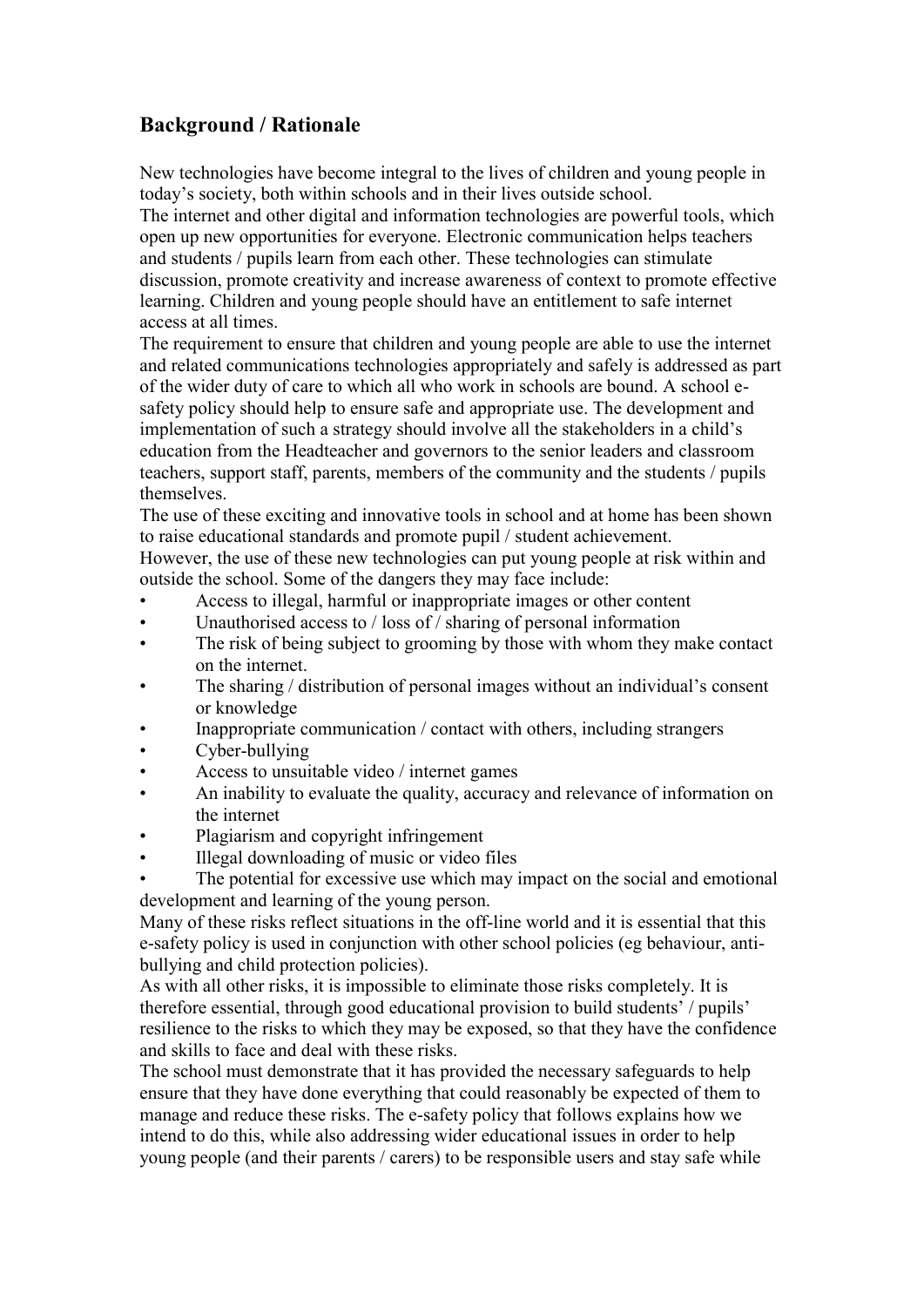using the internet and other communications technologies for educational, personal and recreational use.

# **Scope of the Policy**

This policy applies to all members of the school community (including staff, students / pupils, volunteers, parents / carers, visitors, community users) who have access to and are users of school ICT systems, both in and out of school.

Cyber-bullying, or other e-safety incidents are covered by this policy. These sometimes take place out of school, but are linked to membership of the school. The school will deal with such incidents within this policy and associated behaviour and anti-bullying policies and will, where known, inform parents / carers of incidents of inappropriate e-safety behaviour that take place out of school.

# **Roles and Responsibilities**

#### **Governors:**

Governors are responsible for the approval of the E-Safety Policy and for reviewing the effectiveness of the policy. This will be carried out by the Full Governing Body or delegated task group receiving regular information about e-safety incidents and monitoring reports.

# **Headteacher and Senior Leaders:**

- The Headteacher is responsible for ensuring the safety (including e-safety) of the members of the school community,
- The Headteacher and other members of the Senior Leadership Team / Senior Management Team should be aware of the procedures to be followed in the event of a serious e-safety allegation being made against any member of the school community and certainly against a student/pupil. See attached flow chart
- The Headteacher and senior leaders are responsible for ensuring that this policy and the various Acceptable Use Policies are consistent and appropriate to deliver the required level of e-safety
- The Headteacher and senior leaders are responsible for taking appropriate disciplinary action in case of breach of these policies

# **Network Manager / Technical staff:**

The Network Manager / Systems Manager / ICT Technician / ICT Co-ordinator is responsible for ensuring:

- that the school's ICT infrastructure is secure and is not open to misuse or malicious attack
- that the school meets the e-safety technical requirements of any relevant Local Authority E-Safety Policy and guidance
- that users may only access the school's networks through a properly enforced password protection policy, in which passwords are regularly changed
- that he / she keeps up to date with e-safety technical information in order to effectively carry out their e-safety role and to inform and update others as relevant 7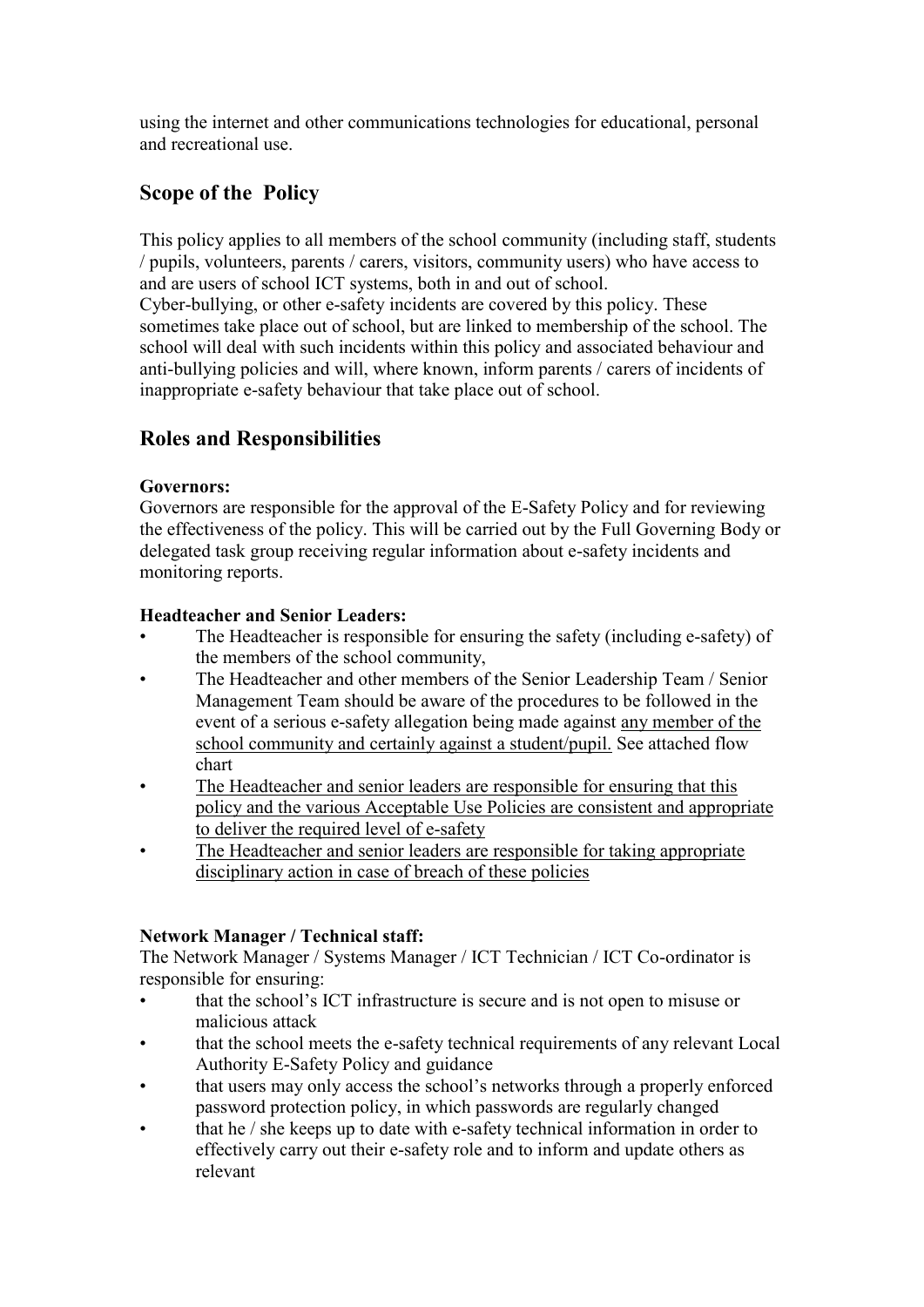- that the use of electronic media is regularly monitored in order that any misuse / attempted misuse can be reported.
- that only authorised software should be installed on the school ICT systems.

# **Teaching and Support Staff:**

are responsible for ensuring that:

- they have an up to date awareness of e-safety matters and of the current school e-safety policy and practices
- they have read, understood and signed the school Staff Acceptable Use Policy / Agreement (AUP)
- they report any suspected misuse or problem to their line manager and/or senior leader
- digital communications with students / pupils (email / Virtual Learning Environment (VLE) / voice) should be on a professional level and only carried out using official school systems
- e-safety issues are embedded in all aspects of the curriculum and other school activities
- students / pupils understand and follow the school e-safety and acceptable use policy
- students / pupils have a good understanding of research skills and the need to avoid plagiarism and uphold copyright regulations
- they monitor ICT activity in lessons, extra curricular and extended school activities
- they are aware of e-safety issues related to the use of mobile phones, cameras and hand held devices and that they monitor their use and implement current school policies with regard to these devices
- in lessons where internet use is pre-planned students / pupils should be guided to sites checked as suitable for their use and that processes are in place for dealing with any unsuitable material that is found in internet searches

# **Designated Safeguarding Lead DSL**

should be trained in e-safety issues and be aware of the potential for serious child protection issues to arise from:

- sharing of personal data
- access to illegal / inappropriate materials
- inappropriate on-line contact with adults / strangers
- potential or actual incidents of grooming
- cyber-bullying

#### **Students**

- are responsible for using the school ICT systems in accordance with the Student / Pupil Acceptable Use Policy, which they will be expected to sign before being given access to school systems.
- have a good understanding of research skills and the need to avoid plagiarism and uphold copyright regulations
- need to understand the importance of reporting abuse, misuse or access to inappropriate materials and know how to do so
- will be expected to know and understand school policies on the use of mobile phones, digital cameras and hand held devices. They should also know and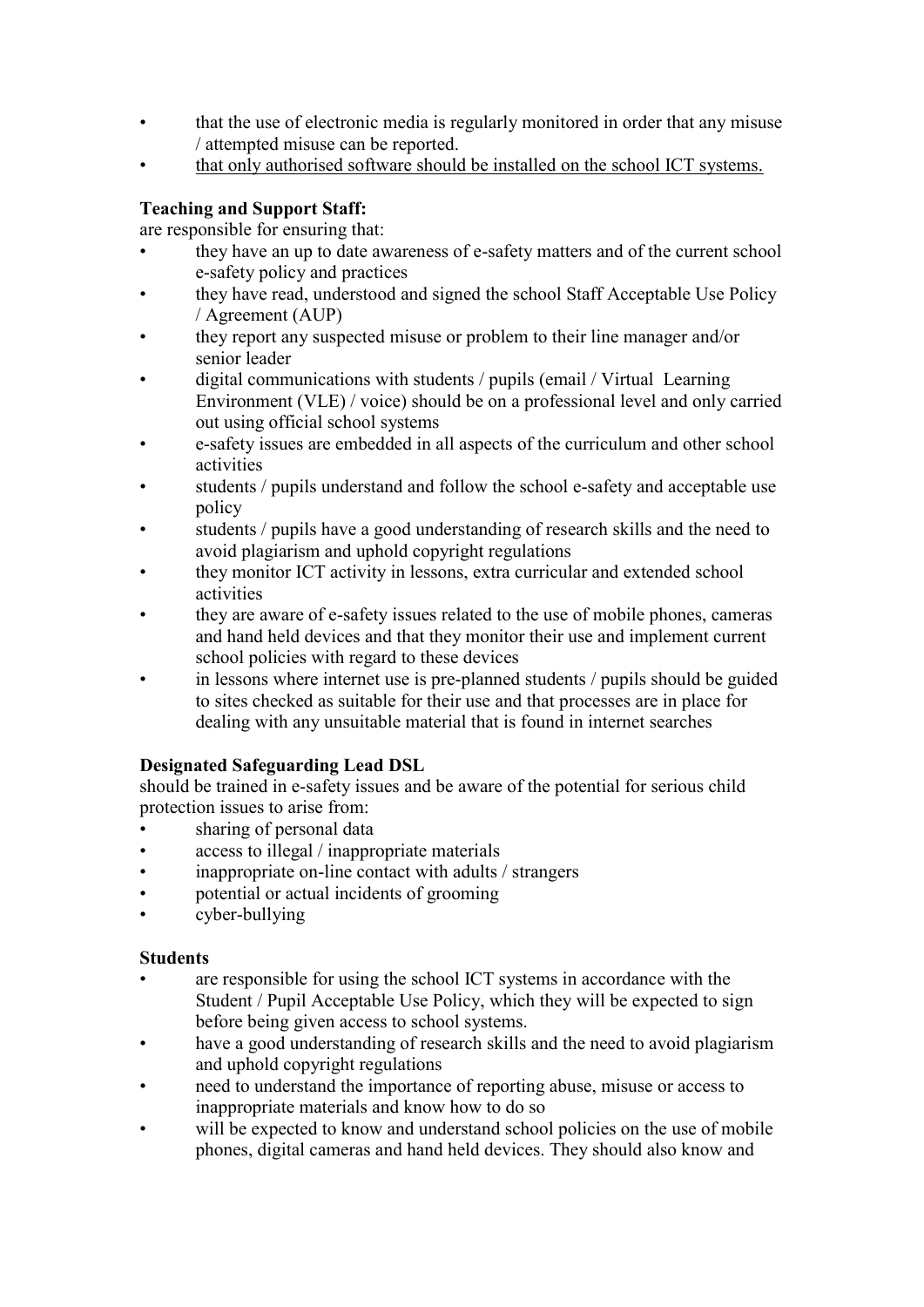understand school policies on the taking / use of images and on cyberbullying.

• should understand the importance of adopting good e-safety practice when using digital technologies out of school and realise that the school's E-Safety Policy covers their actions out of school, if related to their membership of the school

#### **Parents / Carers**

Parents / Carers play a crucial role in ensuring that their children understand the need to use the internet / mobile devices in an appropriate way. Research shows that many parents and carers do not fully understand the issues and are less experienced in the use of ICT than their children. The school will therefore support parents in understanding these issues. Parents and carers will be responsible for:

- endorsing (by signature) the Student / Pupil Acceptable Use Policy
- monitoring (as far as possible) their children's compliance with the student/pupil Acceptable Use Policy

#### **Community Users**

Community Users who access school ICT systems / website / VLE as part of the Extended School provision will be expected to sign a Community User AUP before being provided with access to school systems.

# **Policy Statements**

#### **Education – students**

Whilst regulation and technical solutions are very important, their use must be balanced by educating students to take a responsible approach. The education of students in e-safety is therefore an essential part of the school's e-safety provision. E-Safety education will be provided in the following ways:

- A planned e-safety programme should be provided as part of ICT / PHSE / other lessons and should be regularly revisited – this will cover both the use of ICT and new technologies in school and outside school
- Key e-safety messages should be reinforced as part of a planned programme of assemblies and tutorial / pastoral activities
- Students / pupils should be taught in all lessons to be critically aware of the materials / content they access on-line and be guided to validate the accuracy of information

#### **Education – parents / carers**

Many parents and carers have only a limited understanding of e-safety risks and issues, yet they play an essential role in the education of their children and in the monitoring / regulation of the children's on-line experiences. Parents often either underestimate or do not realise how often children and young people come across potentially harmful and inappropriate material on the internet and are often unsure about what they would do about it. "There is a generational digital divide". (Byron Report).

The school will therefore seek to provide information and awareness to parents and carers.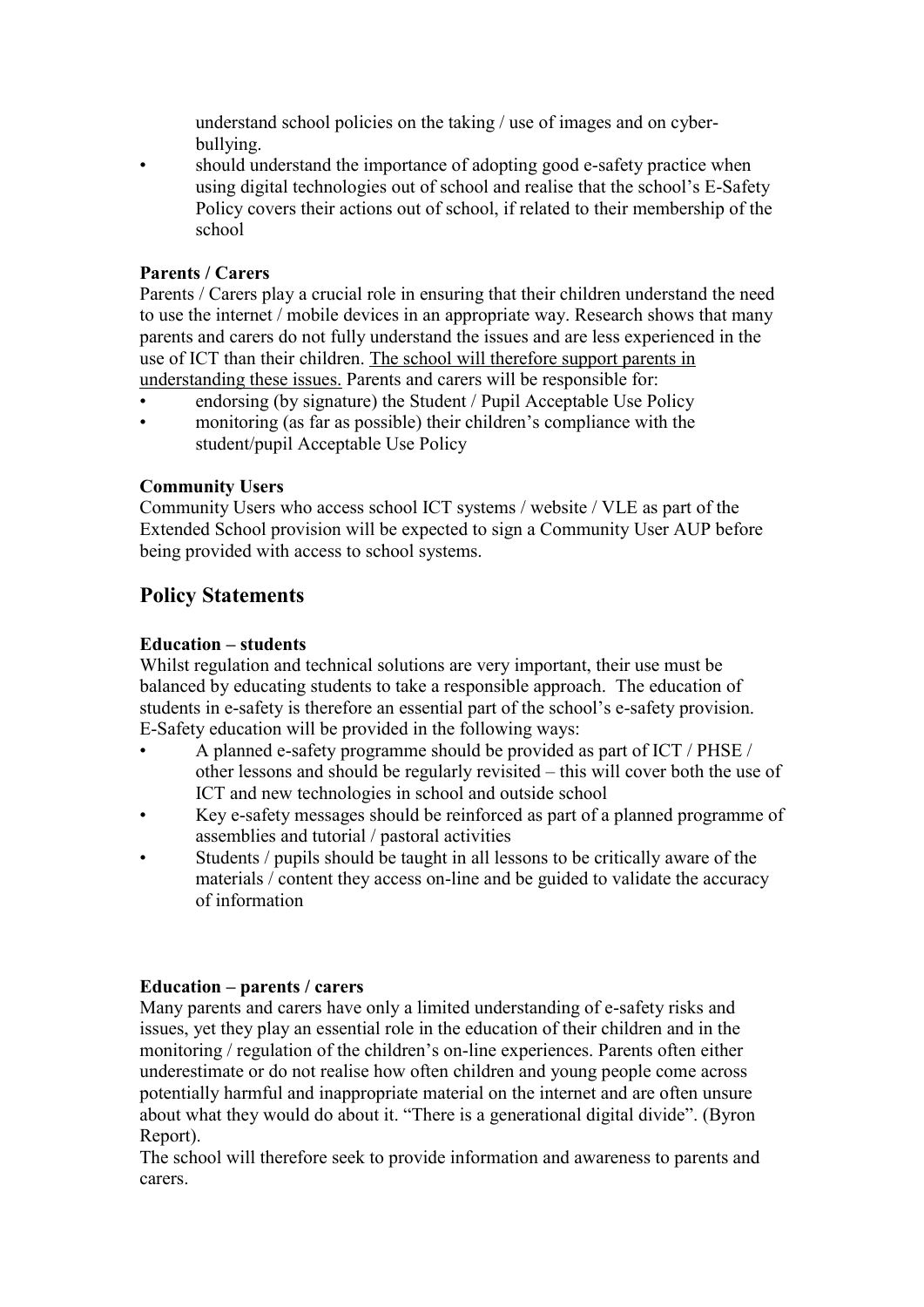#### **Education & Training – Staff**

It is essential that all staff receive e-safety training and understand their responsibilities, as outlined in this policy. Training will be offered as follows:

- A planned programme of formal e-safety training will be made available to staff. An audit of the e-safety training needs of all staff will be carried out regularly.
- All new staff should receive e-safety training as part of their induction programme, ensuring that they fully understand the school e-safety policy and Acceptable Use Policies

# **Training – Governors**

Governors should take part in e-safety training / awareness sessions. This may be offered in a number of ways:

Participation in school or externally provided training.

# **Technical – infrastructure / equipment, filtering and monitoring**

The school will be responsible for ensuring that the school infrastructure / network is as safe and secure as is reasonably possible and that policies and procedures approved within this policy are implemented. It will also need to ensure that the relevant people named in the above sections will be effective in carrying out their e-safety responsibilities:

- School ICT systems will be managed in ways that ensure that the school meets the e-safety technical requirements outlined in the relevant policies.
- There will be regular reviews and audits of the safety and security of school ICT systems
- Servers, wireless systems and cabling must be securely located and physical access restricted
- All users will have clearly defined access rights to school ICT systems.
- All users will be provided with a username and password
- The "administrator" passwords for the school ICT system, used by the Network Manager (or other person) must also be available to the Headteacher or other nominated senior leader and kept in the school safe
- Users will be made responsible for the security of their username and password and must not allow other users to access the systems using their log on details and must immediately report any suspicion or evidence that there has been a breach of security.
- The school maintains and supports the managed filtering service.
- •
- Requests from staff for sites to be removed from the filtered list will be considered by the Network Manager and if the request is agreed, this action will be recorded.
- The activity of users on the school ICT systems is regularly monitored and recorded. Users are made aware of this in the Acceptable Use Policy. Remote management tools are used by staff to control workstations and view user's activity
- An appropriate system is in place for users to report any actual / potential esafety incident to the Network Manager who will then pass onto Senior Management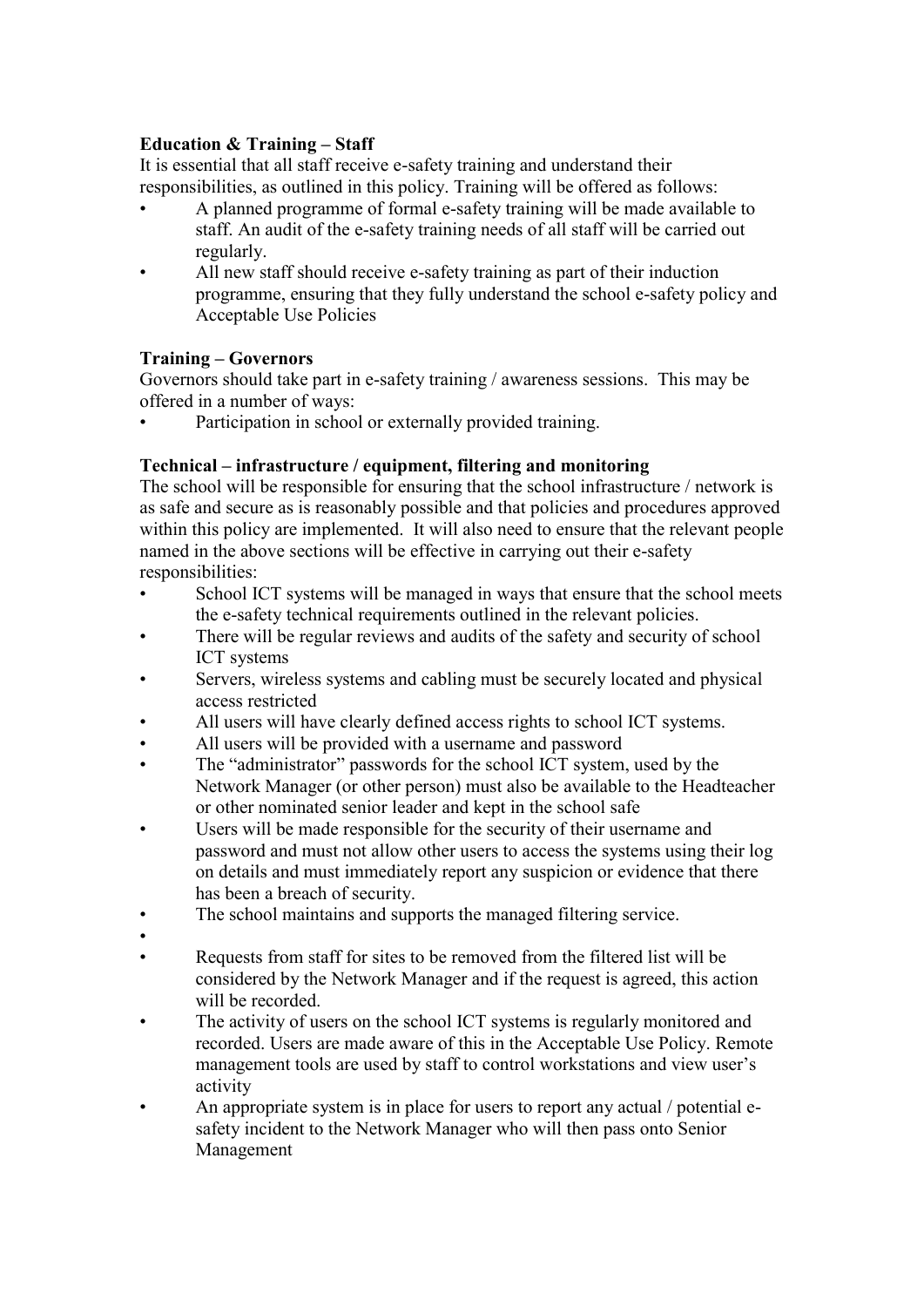- Appropriate security measures are in place to protect the servers, firewalls, routers, wireless systems, work stations, hand held devices etc from accidental or malicious attempts which might threaten the security of the school systems and data.
- An agreed policy is in place for the provision of temporary access of "guests" (eg trainee teachers, visitors) onto the school system.
- An agreed policy is in place that forbids any unauthorised users from installing programmes on school workstations / portable devices.
- An agreed policy is in place regarding the use of removable media (eg) memory sticks / CDs / DVDs) by users on school workstations / portable device.
- The school infrastructure and individual workstations are protected by up to date virus software.

# **Curriculum**

E-safety should be a focus in all areas of the curriculum and staff should reinforce esafety messages in the use of ICT across the curriculum.

- in lessons where internet use is pre-planned, students / pupils should be guided to sites checked as suitable for their use and that processes are in place for dealing with any unsuitable material that is found in internet searches.
- Where students / pupils are allowed to freely search the internet, eg using search engines, staff should be vigilant in monitoring the content of the websites the young people visit.
- It is accepted that from time to time, for good educational reasons, students may need to research topics (eg racism, drugs, and discrimination) that would normally result in internet searches being blocked. In such a situation, staff can request that the Network Manager (and other relevant person) can temporarily remove those sites from the filtered list for the period of study.. Any request to do so, should be auditable, with clear reasons for the need.
- Students / pupils should be taught in all lessons to be critically aware of the materials / content they access on-line and be guided to validate the accuracy of information
- Students / pupils should be taught to acknowledge the source of information used and to respect copyright when using material accessed on the internet.

#### **Use of digital and video images - Photographic, Video**

The development of digital imaging technologies has created significant benefits to learning, allowing staff and students / pupils' instant use of images that they have recorded themselves or downloaded from the internet. However, staff and students / pupils need to be aware of the risks associated with sharing images and with posting digital images on the internet. Those images may remain available on the internet forever and may cause harm or embarrassment to individuals in the short or longer term. There are many reported incidents of employers carrying out internet searches for information about potential and existing employees. The school will inform and educate users about these risks and will implement policies to reduce the likelihood of the potential for harm:

When using digital images, staff should inform and educate students / pupils about the risks associated with the taking, use, sharing, publication and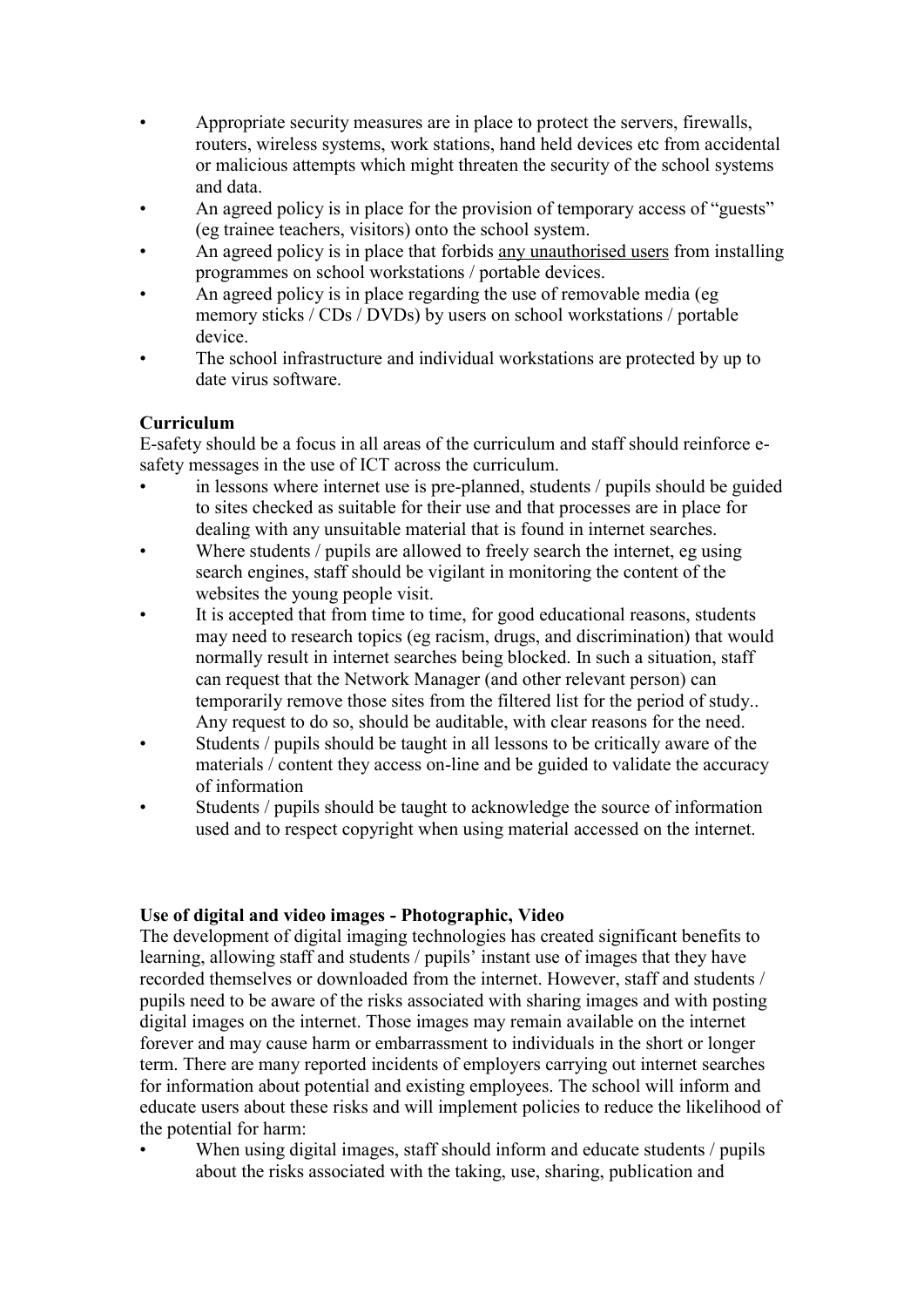distribution of images. In particular they should recognise the risks attached to publishing their own images on the internet eg on social networking sites.

- Staff are allowed to take digital / video images to support educational aims, but must follow school policies concerning the sharing, distribution and publication of those images. Those images should only be taken on school equipment unless direct permission has been obtained from the Designated Safeguarding Lead or Deputy Safeguarding Lead in accordance with the acceptable use policy.
- Care should be taken when taking digital / video images that students / pupils are appropriately dressed and are not participating in activities that might bring the individuals or the school into disrepute.
- Students / pupils must not take, use, share, publish or distribute images of others without their permission
- Photographs published on the website, or elsewhere that include students / pupils will be selected carefully and will comply with good practice guidance on the use of such images.
- Students' / Pupils' full names will not be used anywhere on a website or blog, particularly in association with photographs.
- Written permission from parents or carers will be obtained before photographs of students / pupils are published on the school website (may be covered as part of the AUP signed by parents or carers at the start of the year
- Student's / Pupil's work can only be published with the permission of the student / pupil and parents or carers in Years 9-11

# **Data Protection**

Personal data will be recorded, processed, transferred and made available according to the Data Protection Acts which states that personal data must be:

- Fairly and lawfully processed
- Processed for limited purposes
- Adequate, relevant and not excessive
- Accurate
- Kept no longer than is necessary
- Processed in accordance with the data subject's rights
- **Secure**
- Only transferred to others with adequate protection.

Staff must ensure that they:

- At all times take care to ensure the safe keeping of personal data, minimising the risk of its loss or misuse.
- Use personal data only on secure password protected computers and other devices, ensuring that they are properly "logged-off" at the end of any session in which they are using personal data.
- Transfer data using encryption and secure password protected devices. When personal data is stored on any portable computer system, USB stick or any other removable media:
- Do not transfer personal or sensitive data on to removable media. Arrangements are in place for staff to access school data remotely
	- Use school approved cloud services to store personal or sensitive data.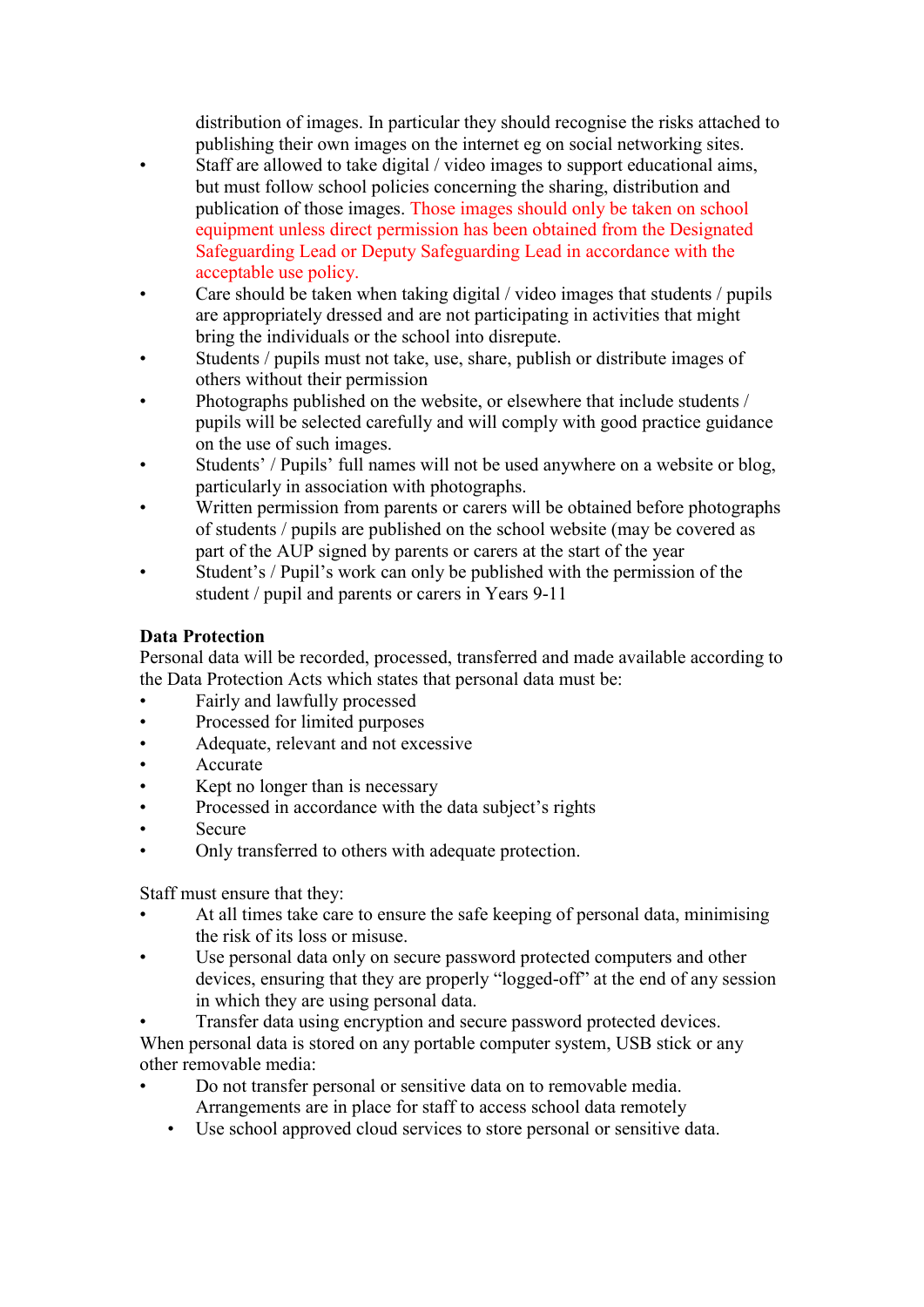#### **Communications**

A wide range of rapidly developing communications technologies has the potential to enhance learning. The following table shows how the school currently considers the benefit of using these technologies for education outweighs their risks / disadvantages:

|                                                                            |              | Staff & other adults        |                               |              | Students / Pupils |                             |                                  |              |  |
|----------------------------------------------------------------------------|--------------|-----------------------------|-------------------------------|--------------|-------------------|-----------------------------|----------------------------------|--------------|--|
| <b>Communication Technologies</b>                                          | Allowed      | Allowed at certain<br>times | selected staff<br>Allowed for | Not allowed  | Allowed           | Allowed at certain<br>times | Allowed with staff<br>permission | Not allowed  |  |
| Mobile phones may be brought<br>to school                                  | $\checkmark$ |                             |                               |              | $\checkmark$      |                             |                                  |              |  |
| Use of mobile phones in lessons                                            |              | $\checkmark$                |                               |              |                   | $\checkmark$                |                                  |              |  |
| Use of mobile phones in social<br>time                                     | $\checkmark$ |                             |                               |              | $\checkmark$      |                             |                                  |              |  |
| Taking photos on mobile phones<br>or other camera devices                  |              | ✓                           |                               |              |                   | ✓                           |                                  |              |  |
| Use of personal email addresses<br>by staff to communicate with<br>student |              |                             |                               | $\checkmark$ |                   |                             |                                  |              |  |
| Use of school email for personal<br>emails                                 |              |                             |                               | $\checkmark$ |                   |                             |                                  | $\checkmark$ |  |
| Use of professional forums and<br>facilities                               | $\checkmark$ |                             |                               |              |                   |                             | $\checkmark$                     |              |  |
| Use of instant messaging eg<br>Snapchat                                    |              | $\checkmark$                |                               |              |                   |                             |                                  | ✓            |  |
| Use of social networking sites                                             |              | $\checkmark$                |                               |              |                   |                             | $\checkmark$                     |              |  |
| Use of professional blogs                                                  | $\checkmark$ |                             |                               |              |                   |                             | $\checkmark$                     |              |  |
| Use of text messaging by student<br>to communicate with students           |              | $\checkmark$                |                               |              | $\checkmark$      |                             |                                  |              |  |

When using communication technologies the school considers the following as good practice:

• The official school email service may be regarded as safe and secure and is monitored. Staff should therefore use only the school email service to communicate with others.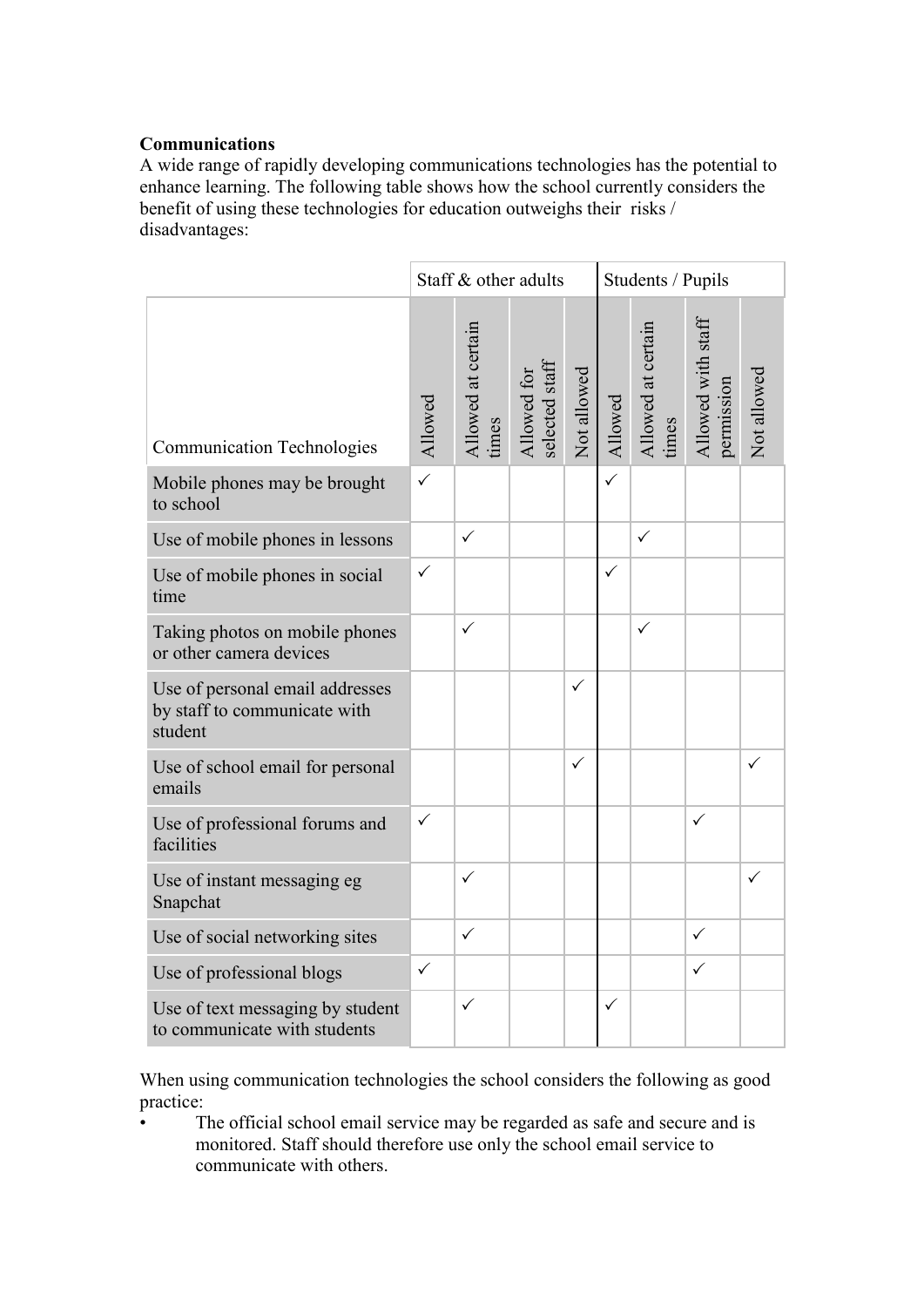- Users need to be aware that email communications may be monitored
- Users must immediately report in accordance with the school policy, the receipt of any email that makes them feel uncomfortable, is offensive, threatening or bullying in nature and must not respond to any such email.
- Any digital communication between staff and students / pupils or parents / carers (email, chat, VLE etc) must be professional in tone and content.

#### **Unsuitable / inappropriate activities**

The school believes that the activities referred to in the following section would be inappropriate in a school context and that users, as defined below, should not engage in these activities in school or outside school when using school equipment or systems. The school policy restricts certain internet usage as follows:

| <b>User Actions</b>                                                                                                                                            |                                                                                                                                                                    | Acceptable | naccepta     | Jnaccepta<br>ble and<br>$\mu$ egal |
|----------------------------------------------------------------------------------------------------------------------------------------------------------------|--------------------------------------------------------------------------------------------------------------------------------------------------------------------|------------|--------------|------------------------------------|
| Users shall not visit Internet                                                                                                                                 | child sexual abuse images                                                                                                                                          |            |              | ✓                                  |
| sites, make, post, download,<br>upload, data transfer,<br>communicate or pass on,<br>material, remarks, proposals or<br>comments that contain or<br>relate to: | promotion or conduct of<br>illegal acts, eg under the<br>child protection, obscenity,<br>computer misuse and fraud<br>legislation                                  |            |              | ✓                                  |
|                                                                                                                                                                | adult material that<br>potentially breaches the<br>Obscene Publications Act in<br>the UK                                                                           |            |              | ✓                                  |
|                                                                                                                                                                | criminally racist material in<br><b>UK</b>                                                                                                                         |            |              | ✓                                  |
|                                                                                                                                                                | pornography                                                                                                                                                        |            | $\checkmark$ |                                    |
|                                                                                                                                                                | promotion of discrimination                                                                                                                                        |            | $\checkmark$ |                                    |
|                                                                                                                                                                | promotion of racial or<br>religious hatred                                                                                                                         |            |              | ✓                                  |
|                                                                                                                                                                | threatening behaviour,<br>including promotion of<br>physical violence or mental<br>harm                                                                            |            |              | ✓                                  |
|                                                                                                                                                                | any other information which<br>may be offensive to<br>colleagues or breaches the<br>integrity of the ethos of the<br>school or brings the school<br>into disrepute |            | ✓            |                                    |
| Using school systems to run a private business                                                                                                                 |                                                                                                                                                                    |            | $\checkmark$ |                                    |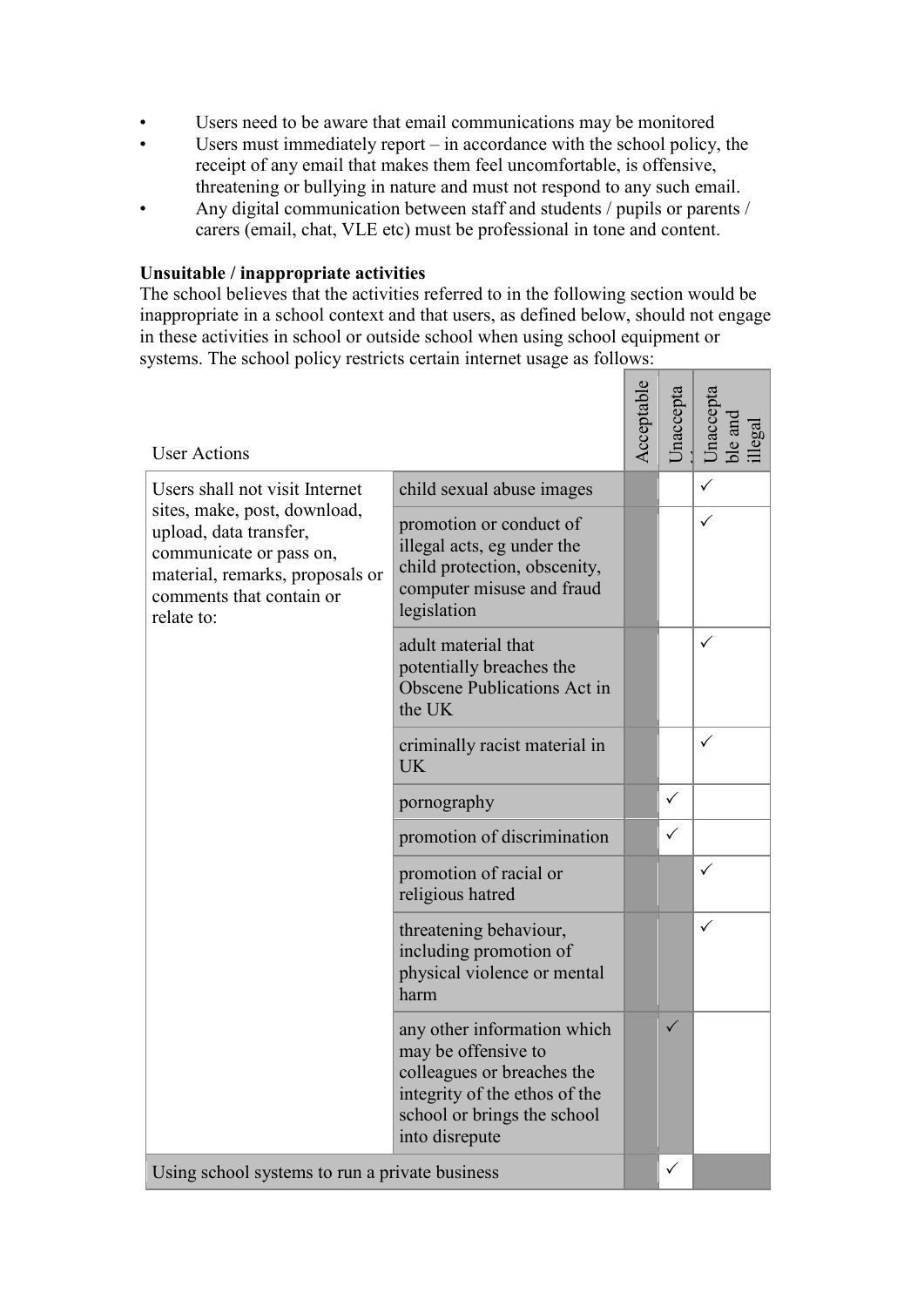| Use systems, applications, websites or other mechanisms that<br>bypass the filtering or other safeguards employed by SWGfL<br>and / or the school                                        |              | ✓            |  |
|------------------------------------------------------------------------------------------------------------------------------------------------------------------------------------------|--------------|--------------|--|
| Uploading, downloading or transmitting commercial software<br>or any copyrighted materials belonging to third parties,<br>without the necessary licensing permissions                    |              | ✓            |  |
| Revealing or publicising confidential or proprietary<br>information (eg financial / personal information, databases,<br>computer / network access codes and passwords)                   |              | ✓            |  |
| Creating or propagating computer viruses or other harmful<br>files                                                                                                                       |              | ✓            |  |
| Carrying out sustained or instantaneous high volume network<br>traffic (downloading / uploading files) that causes network<br>congestion and hinders others in their use of the internet |              | ✓            |  |
| On-line gaming (educational)                                                                                                                                                             | $\checkmark$ |              |  |
| On-line gaming (non educational)                                                                                                                                                         |              | $\checkmark$ |  |
| On-line gambling                                                                                                                                                                         |              | ✓            |  |
| On-line shopping / commerce                                                                                                                                                              |              | $\checkmark$ |  |
| File sharing                                                                                                                                                                             | $\checkmark$ |              |  |
| Use of social networking sites                                                                                                                                                           | $\checkmark$ |              |  |
| Use of video broadcasting eg Youtube                                                                                                                                                     |              |              |  |

#### **Responding to incidents of misuse**

It is hoped that all members of the school community will be responsible users of ICT, who understand and follow this policy. However, there may be times when infringements of the policy could take place, through careless or irresponsible or, very rarely, through deliberate misuse. Listed below are the responses that will be made to any apparent or actual incidents of misuse:

If any apparent or actual misuse appears to involve potentially illegal activity ie.

- child sexual abuse images
- adult material which potentially breaches the Obscene Publications Act
- criminally racist material
- criminally abusive behaviour
- radicalisation or terrorist related material
- other criminal conduct, activity or materials
- the following protocol will be followed:
- Report to a senior colleague
- Senior colleague will consult with another Senior colleague in order to arrive at a judgment as to the seriousness of the incident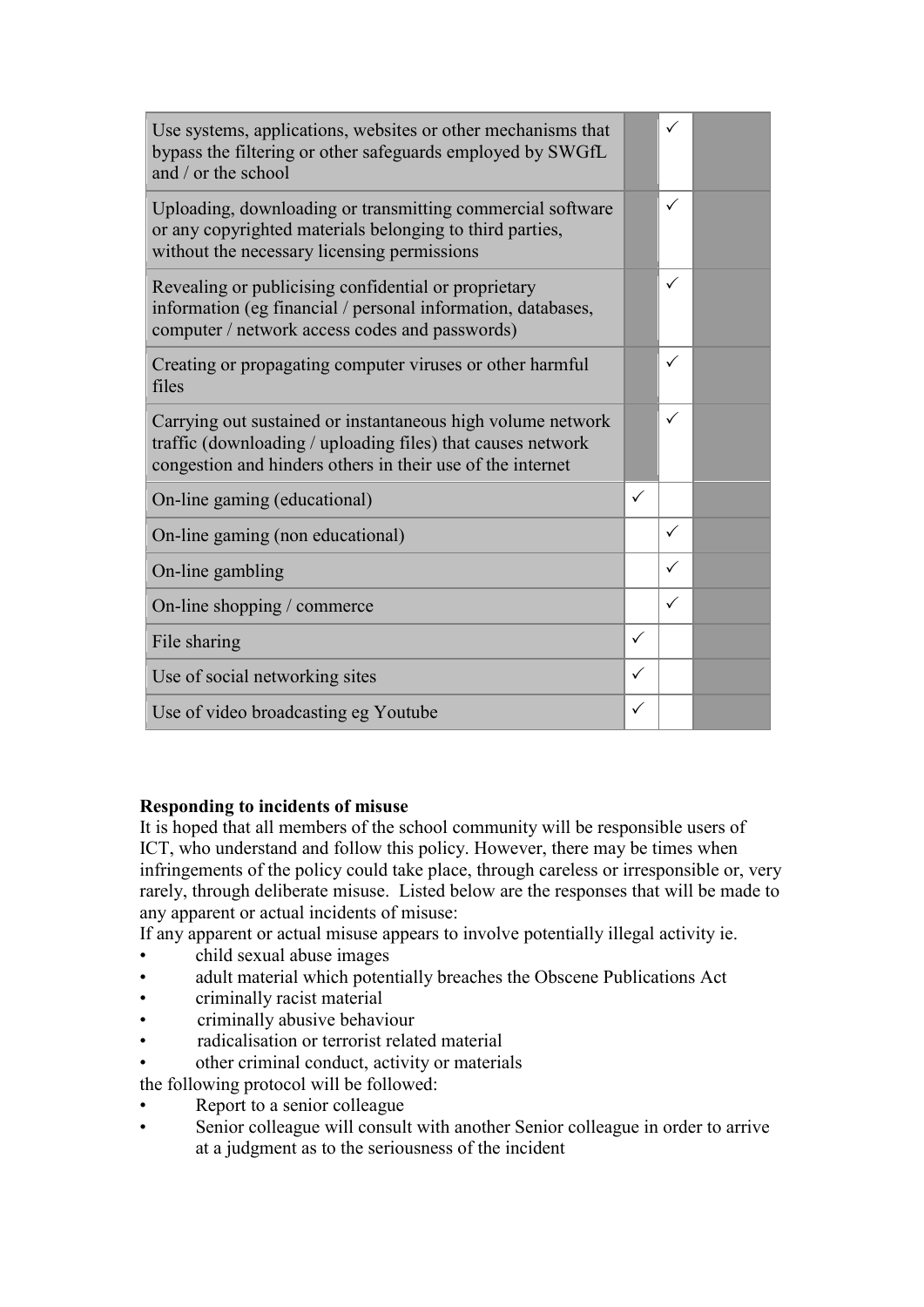- If appropriate an investigation will begin with a conversation with those involved in the incident
- For students, parents will be informed and a sanction may be put in place
- For staff, any investigation will proceed in accordance with staff disciplinary procedures
- Where there may be evidence of criminal activity, the Headteacher will decide if the police will be involved

It is more likely that the school will need to deal with incidents that involve inappropriate rather than illegal misuse. It is important that any incidents are dealt with as soon as possible in an appropriate manner, and that members of the school community are aware that incidents have been dealt with. It is intended that incidents of misuse will be dealt with through normal behaviour/disciplinary procedures as shown:

| Students / Pupils                                                                                                                                                        |                                 | Actions / Sanctions                      |                      |                 |                                                                               |                         |                                              |              |                                              |
|--------------------------------------------------------------------------------------------------------------------------------------------------------------------------|---------------------------------|------------------------------------------|----------------------|-----------------|-------------------------------------------------------------------------------|-------------------------|----------------------------------------------|--------------|----------------------------------------------|
| Incidents:                                                                                                                                                               | Refer to class teacher<br>tutor | Department / Head of<br>Refer to Head of | Refer to Headteacher | Refer to Police | re filtering / security etc<br>support staff for action<br>Refer to technical | Inform parents / carers | Removal of network<br>internet access rights | Warning      | detention / exclusion<br>Further sanction eg |
| Deliberately accessing or trying to<br>access material that could be<br>considered illegal (see list in<br>earlier section on unsuitable /<br>inappropriate activities). |                                 | $\checkmark$                             | $\checkmark$         | $\checkmark$    |                                                                               | $\checkmark$            |                                              |              |                                              |
| Unauthorised use of non-<br>educational sites during lessons                                                                                                             |                                 |                                          |                      |                 |                                                                               | $\checkmark$            |                                              | $\checkmark$ | $\checkmark$                                 |
| Unauthorised use of mobile phone<br>/ digital camera / other handheld<br>device                                                                                          |                                 |                                          |                      |                 |                                                                               | ✓                       |                                              | $\checkmark$ |                                              |
| Unauthorised use of social<br>networking / instant messaging /<br>personal email                                                                                         |                                 |                                          |                      |                 |                                                                               | $\checkmark$            | $\checkmark$                                 | $\checkmark$ | $\checkmark$                                 |
| Unauthorised downloading or<br>uploading of files                                                                                                                        |                                 |                                          |                      |                 |                                                                               | $\checkmark$            | $\checkmark$                                 | $\checkmark$ | $\checkmark$                                 |
| Allowing others to access school<br>network by sharing username and<br>passwords                                                                                         |                                 |                                          | $\checkmark$         | $\checkmark$    |                                                                               |                         |                                              |              | $\checkmark$                                 |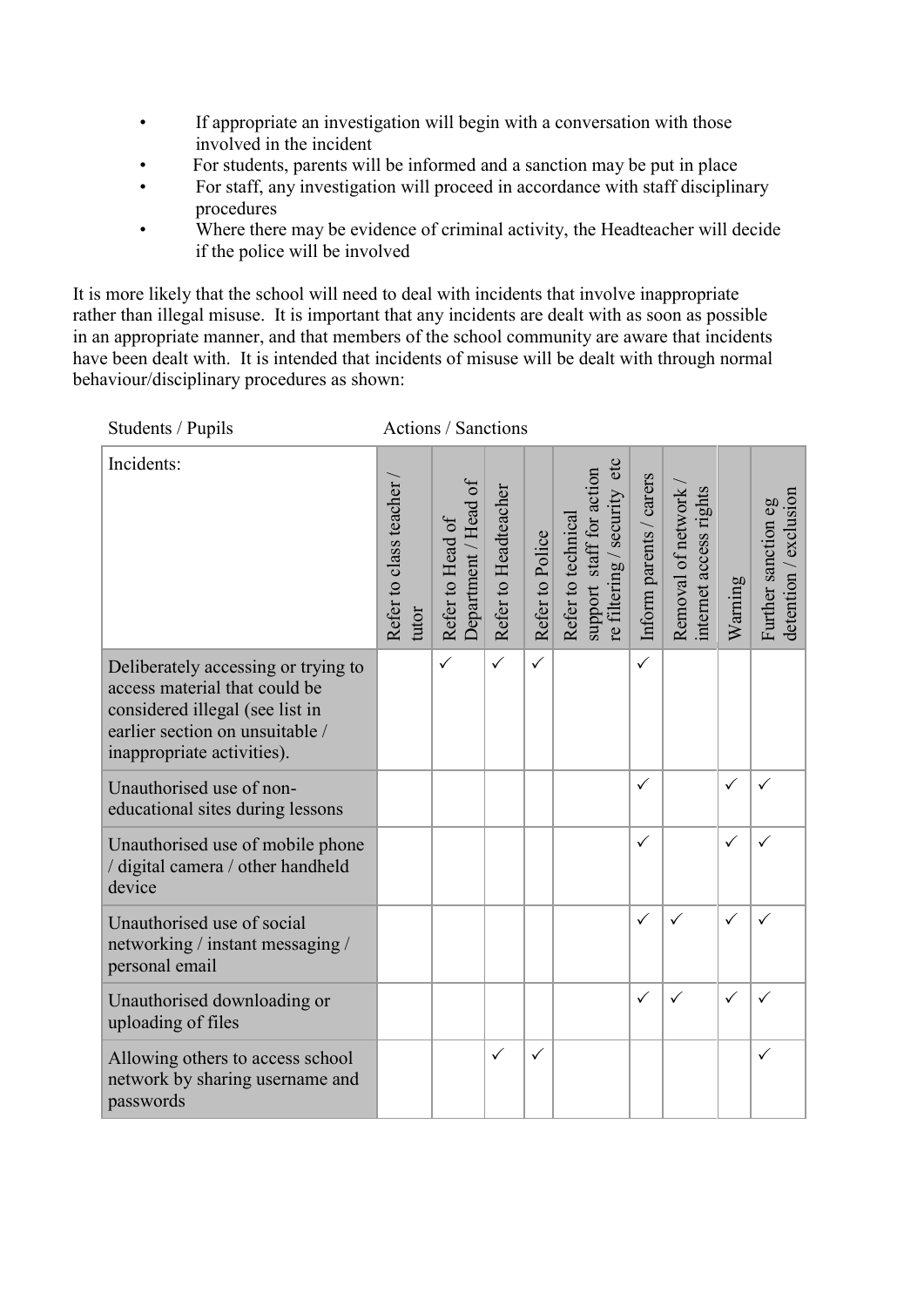| Attempting to access or accessing<br>the school network, using another<br>student's / pupil's account                                   |   |              |              |   | ✓            |              |              |              |
|-----------------------------------------------------------------------------------------------------------------------------------------|---|--------------|--------------|---|--------------|--------------|--------------|--------------|
| Attempting to access or accessing<br>the school network, using the<br>account of a member of staff                                      |   | $\checkmark$ | ✓            |   |              | $\checkmark$ | $\checkmark$ | ✓            |
| Corrupting or destroying the data<br>of other users                                                                                     |   | $\checkmark$ | ✓            | ✓ | $\checkmark$ | $\checkmark$ | ✓            | ✓            |
| Sending an email, text or instant<br>message that is regarded as<br>offensive, harassment or of a<br>bullying nature                    | ✓ | $\checkmark$ | ✓            |   | ✓            | ✓            | ✓            |              |
| Continued infringements of the<br>above, following previous<br>warnings or sanctions                                                    |   |              | $\checkmark$ | ✓ | $\checkmark$ | $\checkmark$ | ✓            | ✓            |
| Actions which could bring the<br>school into disrepute or breach the<br>integrity of the ethos of the school                            |   | $\checkmark$ |              |   | $\checkmark$ | $\checkmark$ | ✓            | ✓            |
| Using proxy sites or other means<br>to subvert the school's filtering<br>system                                                         |   | $\checkmark$ | ✓            |   | ✓            | $\checkmark$ | ✓            | ✓            |
| Accidentally accessing offensive<br>or pornographic material and<br>failing to report the incident                                      |   | $\checkmark$ |              |   | ✓            | $\checkmark$ | ✓            | ✓            |
| Deliberately accessing or trying to<br>access offensive or pornographic<br>material                                                     |   |              |              | ✓ | $\checkmark$ | $\checkmark$ | ✓            | ✓            |
| Receipt or transmission of material<br>that infringes the copyright of<br>another person or infringes the<br><b>Data Protection Act</b> |   | $\checkmark$ | $\checkmark$ |   | $\checkmark$ | $\checkmark$ | $\checkmark$ | $\checkmark$ |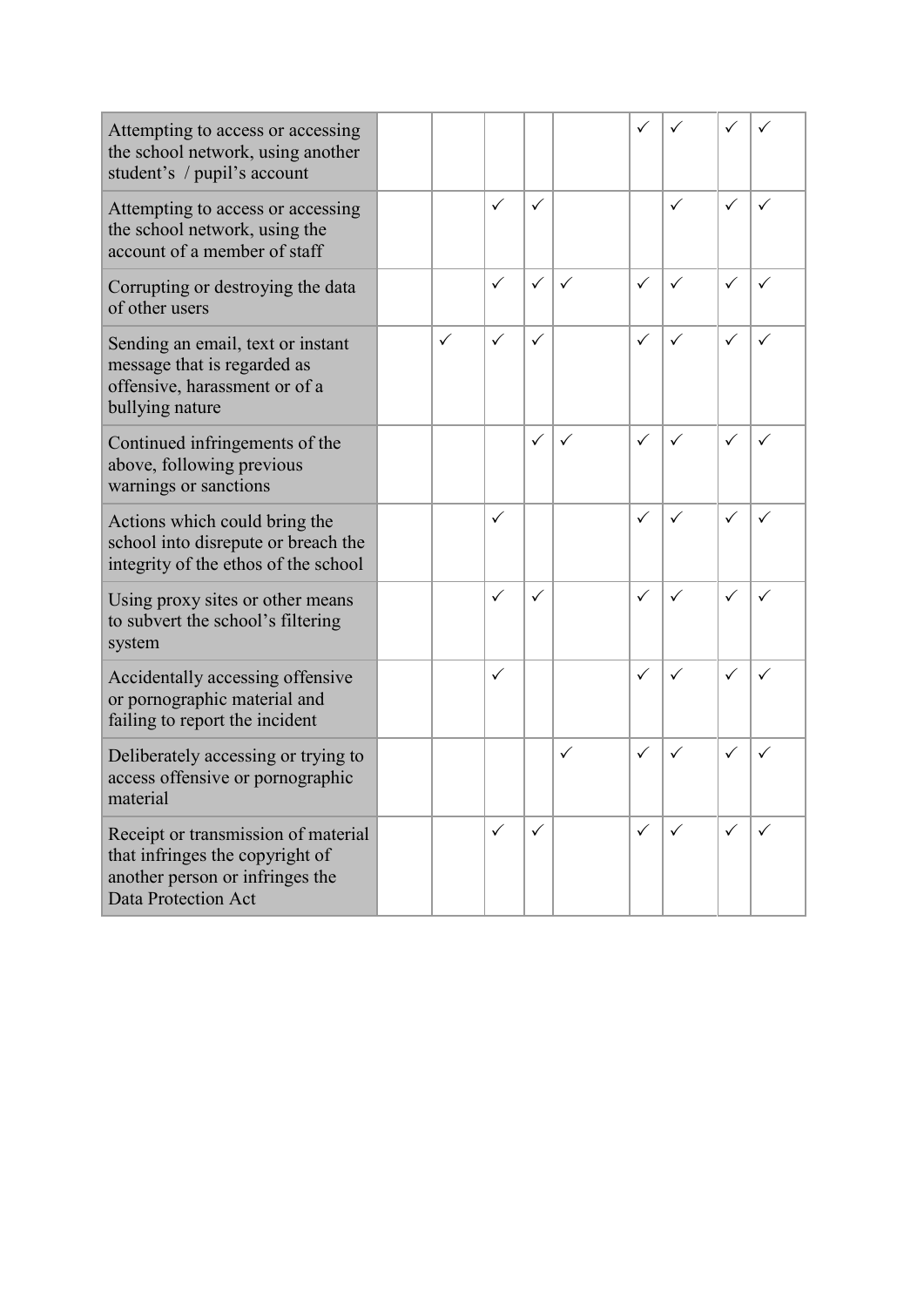| ۰ö |  |
|----|--|
|    |  |

| Incidents:                                                                                                                                                                     | Refer to line managerr | Refer to Headteacher | Refer to Local Authority<br>HR <sup>1</sup> | Refer to Police | Support Staff for action<br>Refer to Technica<br>re filtering etc | Disciplinary action * |
|--------------------------------------------------------------------------------------------------------------------------------------------------------------------------------|------------------------|----------------------|---------------------------------------------|-----------------|-------------------------------------------------------------------|-----------------------|
| Deliberately accessing or trying to<br>access material that could be<br>considered illegal (see list in earlier<br>section on unsuitable / inappropriate<br>activities).       |                        | $\checkmark$         |                                             | $\checkmark$    |                                                                   | $\checkmark$          |
| Excessive or inappropriate personal<br>use of the internet / social networking<br>sites / instant messaging / personal<br>email                                                | $\checkmark$           | ✓                    |                                             |                 |                                                                   |                       |
| Unauthorised downloading or<br>uploading of files                                                                                                                              | $\checkmark$           | $\checkmark$         |                                             |                 |                                                                   |                       |
| Allowing others to access school<br>network by sharing username and<br>passwords or attempting to access or<br>accessing the school network, using<br>another person's account | $\checkmark$           | $\checkmark$         |                                             |                 |                                                                   | $\checkmark$          |
| Careless use of personal data eg<br>holding or transferring data in an<br>insecure manner                                                                                      | $\checkmark$           | $\checkmark$         |                                             |                 |                                                                   |                       |
| Deliberate actions to breach data<br>protection or network security rules                                                                                                      |                        |                      |                                             |                 |                                                                   | ✓                     |
| Corrupting or destroying the data of<br>other users or causing deliberate<br>damage to hardware or software                                                                    |                        | ✓                    |                                             | $\checkmark$    |                                                                   | ✓                     |
| Sending an email, text or instant<br>message that is regarded as offensive,<br>harassment or of a bullying nature                                                              | ✓                      | $\checkmark$         |                                             | $\checkmark$    |                                                                   | ✓                     |
| Using personal email / social<br>networking / instant messaging / text<br>messaging to carrying out digital<br>communications with students / pupils                           | ✓                      | ✓                    |                                             | $\checkmark$    | ✓                                                                 | ✓                     |